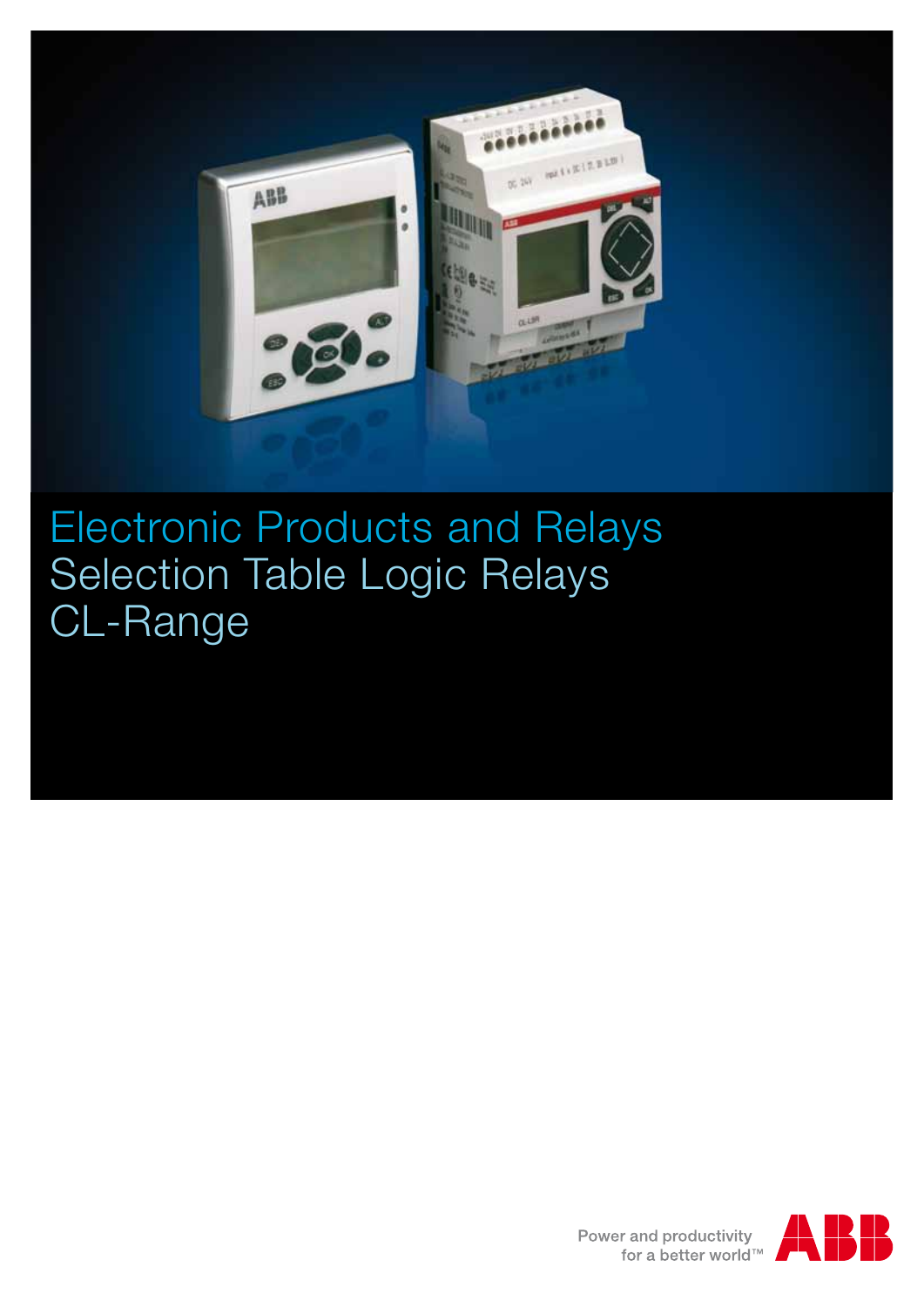## Logic Relays

| <b>CL Range</b>           | <b>Stand Alone</b> |                                            |                                             |                                 |                            |                                |                                   |                            | Expandable                                                        |                                   |                            |                                                                |                                                                                    |                                                     |                            |                                   | <b>Expansions</b>                                          |                            |                            |                            |                                   |                                                      |                                                                  |                            |                                   |                            |                                                                   |                               |  |
|---------------------------|--------------------|--------------------------------------------|---------------------------------------------|---------------------------------|----------------------------|--------------------------------|-----------------------------------|----------------------------|-------------------------------------------------------------------|-----------------------------------|----------------------------|----------------------------------------------------------------|------------------------------------------------------------------------------------|-----------------------------------------------------|----------------------------|-----------------------------------|------------------------------------------------------------|----------------------------|----------------------------|----------------------------|-----------------------------------|------------------------------------------------------|------------------------------------------------------------------|----------------------------|-----------------------------------|----------------------------|-------------------------------------------------------------------|-------------------------------|--|
|                           | Order number       | R0300<br>712<br>440<br>SVR                 | R0200<br>$\sim$<br>$\circ$<br>4<br>4<br>SVR | R0100<br>က<br>440<br><b>SVR</b> | R0300<br>713<br>440<br>SVR | R0200<br>S<br>71<br>440<br>SVR | R0300<br>710<br>440<br><b>SVR</b> | R0200<br>710<br>440<br>SVR | R0100<br>$\overline{\phantom{0}}$<br>$\overline{K}$<br>440<br>SVR | R0300<br>711<br>440<br><b>SVR</b> | R0200<br>711<br>440<br>SVR | 300<br>$\ddot{\bar{r}}$<br>$\overline{7}$<br>440<br><b>SVR</b> | 200<br>$\overline{\mathbb{R}}$<br>$\overline{\phantom{0}}$<br>$\sim$<br>440<br>SVR | R0300<br>722<br>440<br><b>SVR</b><br>$\blacksquare$ | R0200<br>722<br>440<br>SVR | R0300<br>723<br>440<br><b>SVR</b> | R0200<br>$\mathcal{L}3$<br>$\circ$<br>$\frac{4}{4}$<br>SVR | R0300<br>720<br>440<br>SVR | R0200<br>720<br>440<br>SVR | R0300<br>721<br>440<br>SVR | R0200<br>721<br>440<br><b>SVR</b> | 300<br>$\ddot{\bar{c}}$<br>Ņ<br>$\sim$<br>440<br>SVR | 200<br>$\overline{\mathbb{R}}$<br>$\sim$<br>$\sim$<br>440<br>SVR | R5000<br>709<br>440<br>SVR | R0000<br>723<br>440<br><b>SVR</b> | R0000<br>721<br>440<br>SVR | R1000<br>$\overline{\phantom{0}}$<br>$\overline{2}$<br>440<br>SVR | R0000<br>709<br>440<br>SVR    |  |
|                           | Type               | C <sub>12</sub> AC <sub>1</sub><br>CL-LSR. | 2AC<br>CXT.<br>S.<br>ಠ                      | 12AC2<br>$-LSR$ .<br>ಕ          | $-L$ SR.C12AC2<br>ਰੋ       | -LSR.CX12AC2<br>ਰੋ             | -LSR.C12DC1<br>ಕ                  | -LSR.CX12DC<br>ಕ           | CL-LSR.12DC2                                                      | CL-LSR.C12DC2                     | CL-LSR.CX12DC2             | $-LST.C12DC2$<br>ಕ                                             | 2DC <sub>2</sub><br>$-LST.CX1$<br>ಕ                                                | C18AC1<br>CL-LMR.                                   | CX18AC1<br>CL-LMR.         | CL-LMR.C18AC2                     | -LMR.CX18AC2<br>ಕ                                          | C18DC1<br>CL-LMR.          | CL-LMR.CX18DC              | CL-LMR.C18DC2              | CL-LMR.CX18DC                     | C <sub>20</sub> D <sub>C2</sub><br>LMT.<br>ರ         | -LMT.CX20DC2<br>ಕ                                                | CL-LER.20                  | CL-LER.18AC2                      | $-LER.18DC2$<br>ಕ          | $-LET.20DC2$<br>ಕ                                                 | -LEC.CI000<br>ಕ               |  |
| Digital inputs            |                    | 8                                          | 8                                           | 8                               | 8                          | 8                              | 8                                 | 8                          | 8                                                                 | 8                                 | 8                          | 8                                                              | 8                                                                                  | 12                                                  | 12                         | 12                                | 12                                                         | 12                         | 12                         | ፥ 12                       | 12                                | 12                                                   | 12                                                               |                            | 12                                | $\frac{1}{2}$ 12           | 12                                                                |                               |  |
| Usable as Analogue inputs |                    | 2                                          | $\overline{2}$                              |                                 |                            |                                | 2                                 | $\overline{2}$             | $\overline{2}$                                                    | $\overline{2}$                    | $\mathbf{2}$               | $\overline{2}$                                                 | $\overline{2}$                                                                     | $\overline{4}$                                      | 4                          |                                   |                                                            | 4                          | $\overline{4}$             | 4                          | 4                                 | 4                                                    | $\overline{c}$                                                   |                            |                                   |                            |                                                                   | imote                         |  |
| Relay outputs             |                    | $\overline{4}$                             | 4                                           | $\overline{4}$                  | 4                          | 4                              | 4                                 | 4                          | $\overline{4}$                                                    | 4                                 | 4                          |                                                                |                                                                                    | 6                                                   | 6                          | 6                                 | 6                                                          | 6                          | 6                          | 6                          | 6                                 |                                                      |                                                                  | 2                          | 6                                 | 6                          |                                                                   | මු                            |  |
| Transistor outputs        |                    |                                            |                                             |                                 |                            |                                |                                   |                            |                                                                   |                                   |                            | 4                                                              | 4                                                                                  |                                                     |                            |                                   |                                                            |                            |                            |                            |                                   | 8                                                    | 8                                                                |                            |                                   |                            | 8                                                                 | coupler unit for<br>expanison |  |
| Display and keypad        |                    |                                            |                                             |                                 | п                          |                                |                                   |                            |                                                                   |                                   |                            | ■                                                              |                                                                                    | ш                                                   |                            | ■                                 |                                                            | ■                          |                            | ■                          |                                   |                                                      |                                                                  |                            |                                   |                            |                                                                   |                               |  |
| Realtime clock            |                    | .                                          |                                             |                                 |                            | ш                              |                                   |                            |                                                                   |                                   |                            |                                                                | <b>STATE</b>                                                                       |                                                     |                            |                                   |                                                            |                            |                            |                            |                                   |                                                      | a ka                                                             |                            |                                   |                            |                                                                   |                               |  |
| Expandable                |                    |                                            |                                             |                                 |                            |                                |                                   |                            |                                                                   |                                   |                            |                                                                |                                                                                    | $\mathbf{1}$                                        | $\overline{1}$             | $\mathbf{1}$                      | -1                                                         | $\mathbf{1}$               | -1                         | 1.                         | $\mathbf{1}$                      | $\mathbf{1}$                                         | $\overline{1}$                                                   |                            |                                   |                            |                                                                   |                               |  |
| Rated supply voltage U    |                    |                                            |                                             |                                 |                            |                                |                                   |                            |                                                                   |                                   |                            |                                                                |                                                                                    |                                                     |                            |                                   |                                                            |                            |                            |                            |                                   |                                                      |                                                                  |                            |                                   |                            |                                                                   |                               |  |
| 12 V DC                   |                    |                                            |                                             |                                 |                            |                                | ■                                 |                            |                                                                   |                                   |                            |                                                                |                                                                                    |                                                     |                            |                                   |                                                            | п                          | п                          |                            |                                   |                                                      |                                                                  |                            |                                   |                            |                                                                   |                               |  |
| 24 V DC                   |                    |                                            |                                             |                                 |                            |                                |                                   |                            |                                                                   |                                   | п                          | п                                                              | ▝▕█                                                                                |                                                     |                            |                                   |                                                            |                            |                            | ■                          | ■                                 | . .                                                  | ×                                                                |                            |                                   |                            | п                                                                 |                               |  |
| 24 V AC                   |                    |                                            |                                             |                                 |                            |                                |                                   |                            |                                                                   |                                   |                            |                                                                |                                                                                    |                                                     | п                          |                                   |                                                            |                            |                            |                            |                                   |                                                      |                                                                  |                            |                                   |                            |                                                                   |                               |  |
| 110 - 240 V AC            |                    |                                            |                                             |                                 | $\blacksquare$             | п                              |                                   |                            |                                                                   |                                   |                            |                                                                |                                                                                    |                                                     |                            |                                   | п                                                          |                            |                            |                            |                                   |                                                      |                                                                  |                            | п                                 |                            |                                                                   |                               |  |

#### Stand alone Expandable



Display system  $\rightarrow$  Compact HMI logic relay



1a Logic relay CL-LS..

- 1b Expandable logic relay CL-LM..
- 2 Power supply CP-D...
- 3 I/O expansion CL-LER.., CL-LET.. for logic relays CL-LM..
- 4 Coupler unit CL-LEC.. for remote expansion of logic relays CL-LM..
- 5 Memory module CL-LAS.MD003 for logic relays CL-LS.., CL-LM..
- 6 Connecting cable CL-LAS.TK001, CL-LAS.TK002 to connect PC
- 7 CL-LINK plug CL-LAS.TK011 to connect expansion to logic relays CL-LM..
- 8a Remote display connection module CL-LDC.S..
- 8b Connecting cable CL-LAD.TK007 to connect a remote displays to a logic relay
- 9 Display module CL-LDD..

1 Display module CL-LDD..

- 2 Display base module CL-LDC.LN..
- 3 Display I/O module CL-LDR.., CL-LDT..
- 4 Termination resistor CL-LAD.TK009
- 5 I/O expansion CL-LER.., CL-LET.. 6 Coupler unit CL-LEC.. for remote
- expansion
- 7 Memory module CL-LAD.MD004 for display base module
- 8 Connecting cable CL-LAD.TK002, CL-LAD.TK003, CL-LAD.TK004
- 9 Connecting cable CL-LAD.TK001, CL-LAD.TK011 to connect PC
- 10 CL-LINK plug CL-LAS.TK011 for expansion of logic relays CL-LM..
- e.g. door of switchgear cabinet

# **Display Systems**

| Display<br><b>Systems</b>           | Order number | 1SVR 440 853 R0000 | R0000<br>1SVR 440 851 | R2000<br>851<br>1SVR 440 | R1000<br>1SVR 440 851 | 1SVR 440 851 R3000 |
|-------------------------------------|--------------|--------------------|-----------------------|--------------------------|-----------------------|--------------------|
|                                     | Type         | CL-LDR.16AC2       | CL-LDR.16DC2          | CL-LDR.17DC2             | CL-LDT.16DC2          | CL-LDT.17DC2       |
| Digital inputs                      |              | 12                 | 12                    | 12                       | 12                    | 12                 |
| Analogue inputs                     |              |                    | 4                     | 4                        | 4                     | 4                  |
| Analog outputs                      |              |                    |                       | 1                        |                       | 1                  |
| Relay outputs                       |              | 4                  | 4                     | 4                        |                       |                    |
| Transistor outputs                  |              |                    |                       |                          | 4                     | 4                  |
| Rated supply voltage U <sub>s</sub> |              |                    |                       |                          |                       |                    |

 $\begin{array}{r|l} \hline \text{R0000} \\ \text{R0000} \\ \text{R2000} \\ \text{R1000} \\ \text{R1000} \\ \text{R2000} \\ \text{R300} \\ \text{R400} \\ \text{R500} \\ \text{R60} \\ \text{R300} \\ \text{R50} \\ \text{R60} \\ \text{R60} \\ \text{R80} \\ \text{R80} \\ \text{R80} \\ \text{R80} \\ \text{R80} \\ \text{R80} \\ \text{R80} \\ \text{R80} \\ \text{R80} \\ \text{R80} \\$ 

| <b>Hated Supply voltage 0.</b> |  |  |  |  |              |  |  |  |  |  |  |
|--------------------------------|--|--|--|--|--------------|--|--|--|--|--|--|
| 24 V DC                        |  |  |  |  | 8 <b>.</b> . |  |  |  |  |  |  |
| 110 - 240 V AC                 |  |  |  |  |              |  |  |  |  |  |  |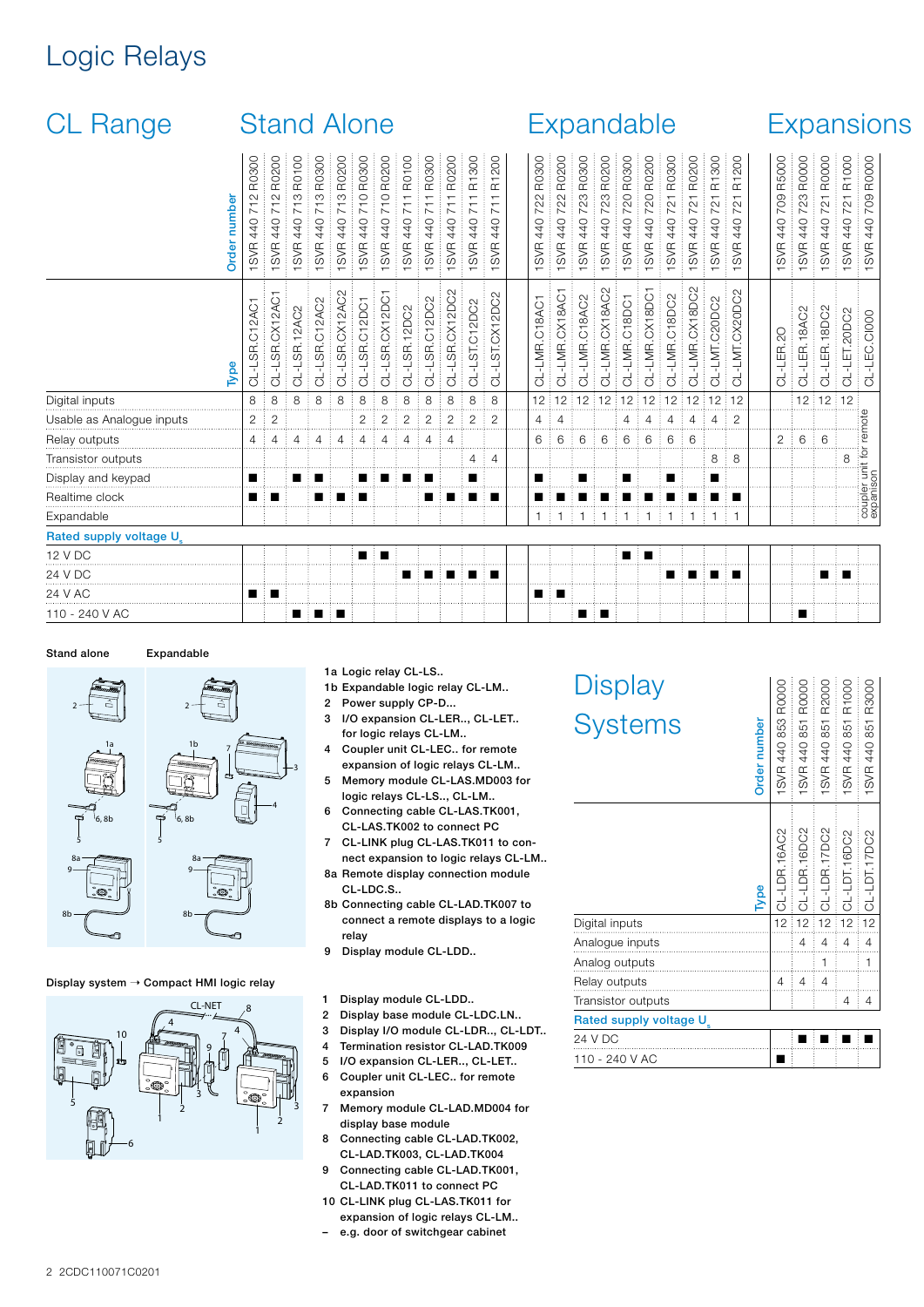## Accessories CL range

| <b>Type</b>                                     | For logic<br>relay | system | For display Description                                                                                                                       | <b>Order code</b>  |
|-------------------------------------------------|--------------------|--------|-----------------------------------------------------------------------------------------------------------------------------------------------|--------------------|
| <b>Display modules</b>                          |                    |        |                                                                                                                                               |                    |
| CL-LDD.XK                                       | ■                  | ■      | Graphic display, 132 x 64 pixels                                                                                                              | 1SVR 440 839 R4500 |
| CL-LDD.K                                        | ■                  | ■      | Graphic display, 132 x 64 pixels, with keypad                                                                                                 | 1SVR 440 839 R4400 |
| Remote display connection modules               |                    |        |                                                                                                                                               |                    |
| CL-LDC.SDC2                                     |                    |        | Module to displace display from the logic relay, 5 m, length adjustable, 24 V DC                                                              | 1SVR 440 841 R0000 |
| CL-LDC.SAC2                                     | ■                  | ■      | Module to displace display from the logic relay, 5 m, length adjustable, 100-240 V AC 1SVR 440 843 R0000                                      |                    |
| <b>Display base modules</b>                     |                    |        |                                                                                                                                               |                    |
| CL-LDC.LDC2                                     |                    | ■      | CPU / power supply, 24 V DC                                                                                                                   | 1SVR 440 821 R0000 |
| CL-LDC.LAC2                                     |                    | ■      | CPU / power supply, 100-240 V AC                                                                                                              | 1SVR 440 823 R0000 |
| CL-LDC.LNDC2                                    |                    | ■      | CPU / power supply, networking-compatible (CL-NET), 24 V DC                                                                                   | 1SVR 440 821 R1000 |
| CL-LDC.LNAC2                                    |                    | ■      | CPU / power supply, networking-compatible (CL-NET), 100-240 V AC                                                                              | 1SVR 440 823 R1000 |
| Accessories for logic relays and display system |                    |        |                                                                                                                                               |                    |
| CL-LAS.PS002                                    | ▅                  | ■      | Software for programming and control of CL range devices                                                                                      | 1SVR 440 799 R8000 |
| CL-LAS.MD003                                    | ш                  |        | Memory module for logic relays (32 kB)                                                                                                        | 1SVR 440 799 R7000 |
| CL-LAD.MD004                                    |                    |        | Memory module for display base modules (256 kB)                                                                                               | 1SVR 440 899 R7000 |
| CL-LAS.TK001                                    |                    |        | Cable with serial interface to connect PC and logic relay (length 2m)                                                                         | 1SVR 440 799 R6000 |
| CL-LAD.TK001                                    |                    | ■      | Cable with serial interface to connect PC and display base module (length 2 m)                                                                | 1SVR 440 899 R6000 |
| CL-LAS.TK002                                    | ■                  |        | Cable with USB interface to connect PC and logic relay                                                                                        | 1SVR 440 799 R6100 |
| CL-LAD.TK011                                    |                    | ■      | Cable with USB interface to connect PC and display base module                                                                                | 1SVR 440 899 R6700 |
| CL-LAD.TK002                                    |                    |        | Network cable (CL-NET) to connect 2 display base modules (length 0.3 m)                                                                       | 1SVR 440 899 R6100 |
| CL-LAD.TK003                                    |                    | ■      | Network cable (CL-NET) to connect 2 display base modules (length 0.8 m)                                                                       | 1SVR 440 899 R6200 |
| CL-LAD.TK004                                    |                    |        | Network cable (CL-NET) to connect 2 display base modules (length 1.5 m)                                                                       | 1SVR 440 899 R6300 |
| CL-LAD.TK007                                    | ■                  |        | Cable for point-to-point connection of remote-display connection module and<br>logic relay, length adaptable (length 2 m)                     | 1SVR 440 899 R6600 |
| CL-LAD.TK005                                    |                    | ■      | Cable for point-to-point connection of remote display connection modules and<br>display base module, length adaptable (length 5 m)            | 1SVR 440 899 R6400 |
| CL-LAD.TK006                                    |                    |        | Cable for point-to-point connection of 2 display base modules, length adaptable<br>(length 5 m)                                               | 1SVR 440 899 R6500 |
| CL-LAS.TK011                                    | ■                  | ■      | Spare plug (CL-LINK) for connection of logic relay to expansion                                                                               | 1SVR 440 799 R5100 |
| CL-LAD.TK009                                    |                    | ■      | Termination resistor (2 pieces)                                                                                                               | 1SVR 440 899 R6900 |
| CL-LAS.FD001                                    | ■                  |        | Fixing brackets for screw mounting of logic relay, expansion, display base module<br>(9 pieces)                                               | 1SVR 440 799 R5000 |
| CL-LAD.FD002                                    |                    |        | Tool for mounting of display modules                                                                                                          | 1SVR 440 899 R3000 |
| CL-LAS.TD001                                    |                    |        | Input-/ output simulator with wall power supply, fi ts to CL-LSR and CL-LST<br>Rated input voltage 100-240 V AC, rated output voltage 24 V DC | 1SVR 440 793 R0000 |
| CL-LAD.FD001                                    |                    | ш      | Protective cover, transparent, for harsh environmental conditions and<br>application in the food industry                                     | 1SVR 440 899 R1000 |
| CL-LAD.FD011                                    |                    |        | Protective cover, transparent and sealable                                                                                                    | 1SVR 440 899 R2000 |
| <b>Power supplies</b>                           |                    |        |                                                                                                                                               |                    |
| CL-D 24/0.42                                    |                    |        | 24 V DC / 0.42 A; Input 100 - 240 V AC                                                                                                        | 1SVR 427 041 R0000 |
| CL-D 24/1.3                                     | ■                  |        | 24 V DC / 1.3 A; Input 100 - 240 V AC                                                                                                         | 1SVR 427 043 R0100 |